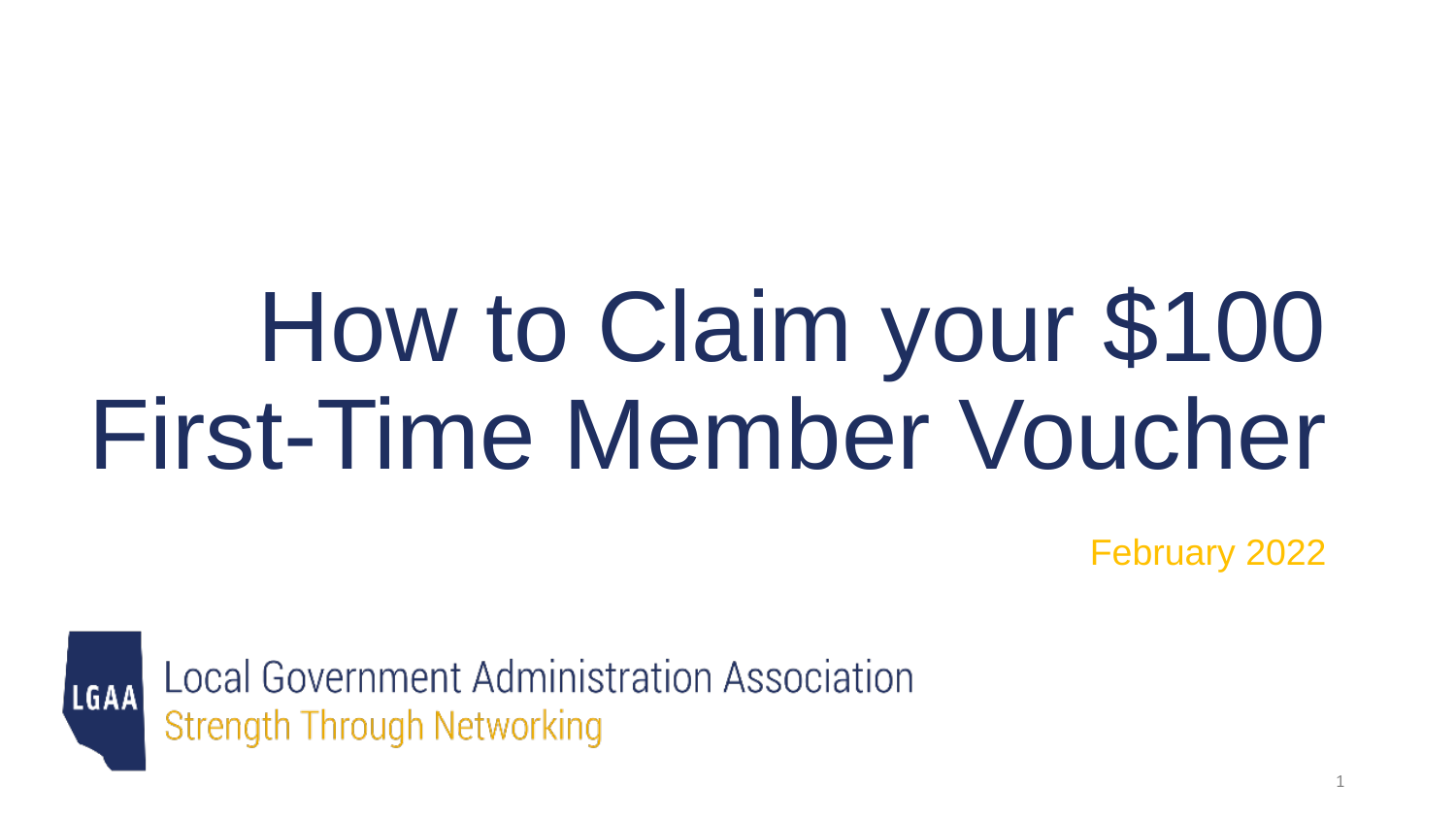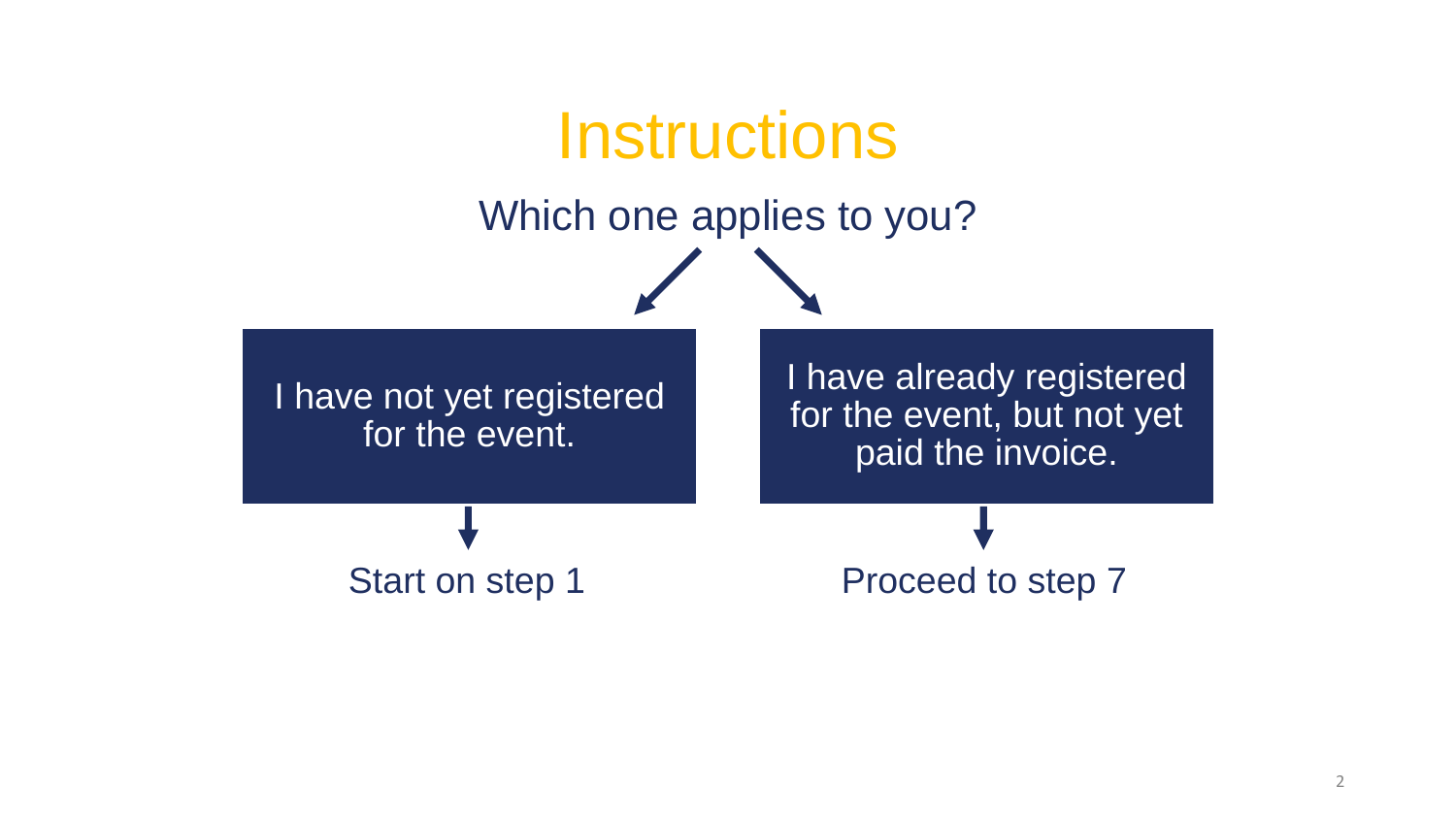| <b>Step</b> |                                                                                                                               |                         |
|-------------|-------------------------------------------------------------------------------------------------------------------------------|-------------------------|
|             |                                                                                                                               |                         |
|             | Local Government Administration X +                                                                                           | $v = 0 \times$          |
|             | $\leftarrow$ $\rightarrow$ $\mathbb{G}$ iii Igaalab.ca/event-4704242                                                          | 2☆▲:                    |
|             | EL Apps Reedy Insights R AB Munis R LGAA Resonal A GoA directory @ Officials Directory C Census Profile Tables A MA Resources | <b>Ell</b> Reading list |

#### Home About Us ► Join LGAA Programs & Training ► Member Portal Jobs ► Partners FAQs Contact

| Home > Leadership Workshop<br><b>DETAILS</b><br>h Back<br>Leadership Workshop                                                                                                                                                                                                                                                                             | Add to my calendar 图                                                                                             |  |
|-----------------------------------------------------------------------------------------------------------------------------------------------------------------------------------------------------------------------------------------------------------------------------------------------------------------------------------------------------------|------------------------------------------------------------------------------------------------------------------|--|
| When 25 Dec 2022<br>9:00 AM - 12:00 PM<br>Location Online<br>Spaces left 30<br><b>REGISTRATION</b><br>+ Members - \$200.00<br>To take advantage of member pricing, your 2022<br>membership fees must be paid in full and you<br>must register using the same email as your LGAA<br>profile.<br>+ Non-Members - \$275.00<br><b>VISA</b><br><b>REGISTER</b> | This is for demonstration purposes.<br>Go to<br>Igaa.ab.ca/events.<br>Select your event and<br>click 'Register'. |  |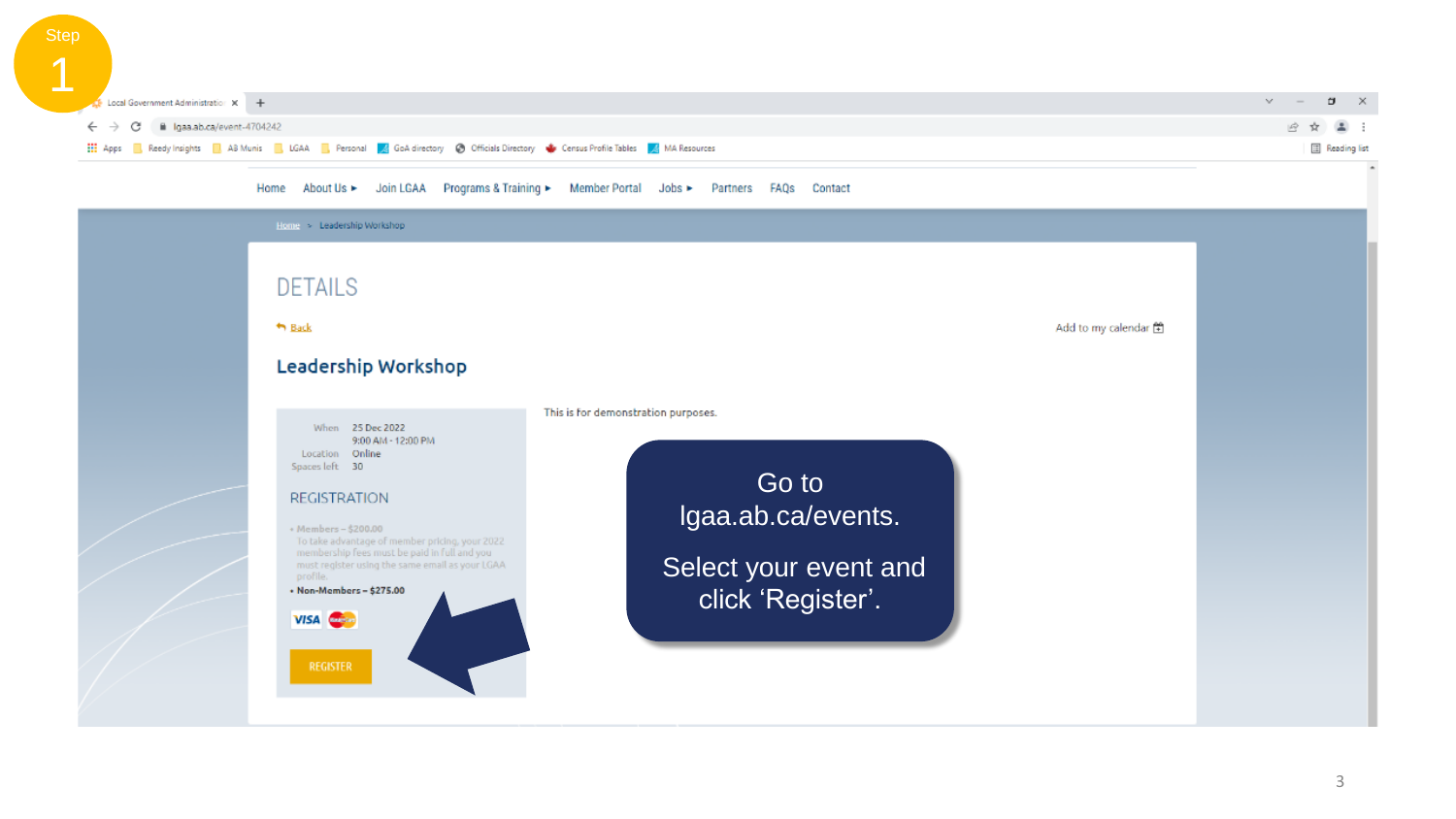

### **Leadership Workshop** Event Leadership Workshop 25 Dec 2022 9:00 AM - 12:00 PM Location: Online Enter registrant email \* Email est@municipality.ca

e I'm not a robot **reCAPTCHA** Privacy - Texna

## Enter your email.

You must use the same email that is registered with your profile.

Hint: use the same email where you receive our e -Bulletin newsletter.

Then click "I'm not a robot" and complete the CAPTCHA test.

Then click next.

**NEXT**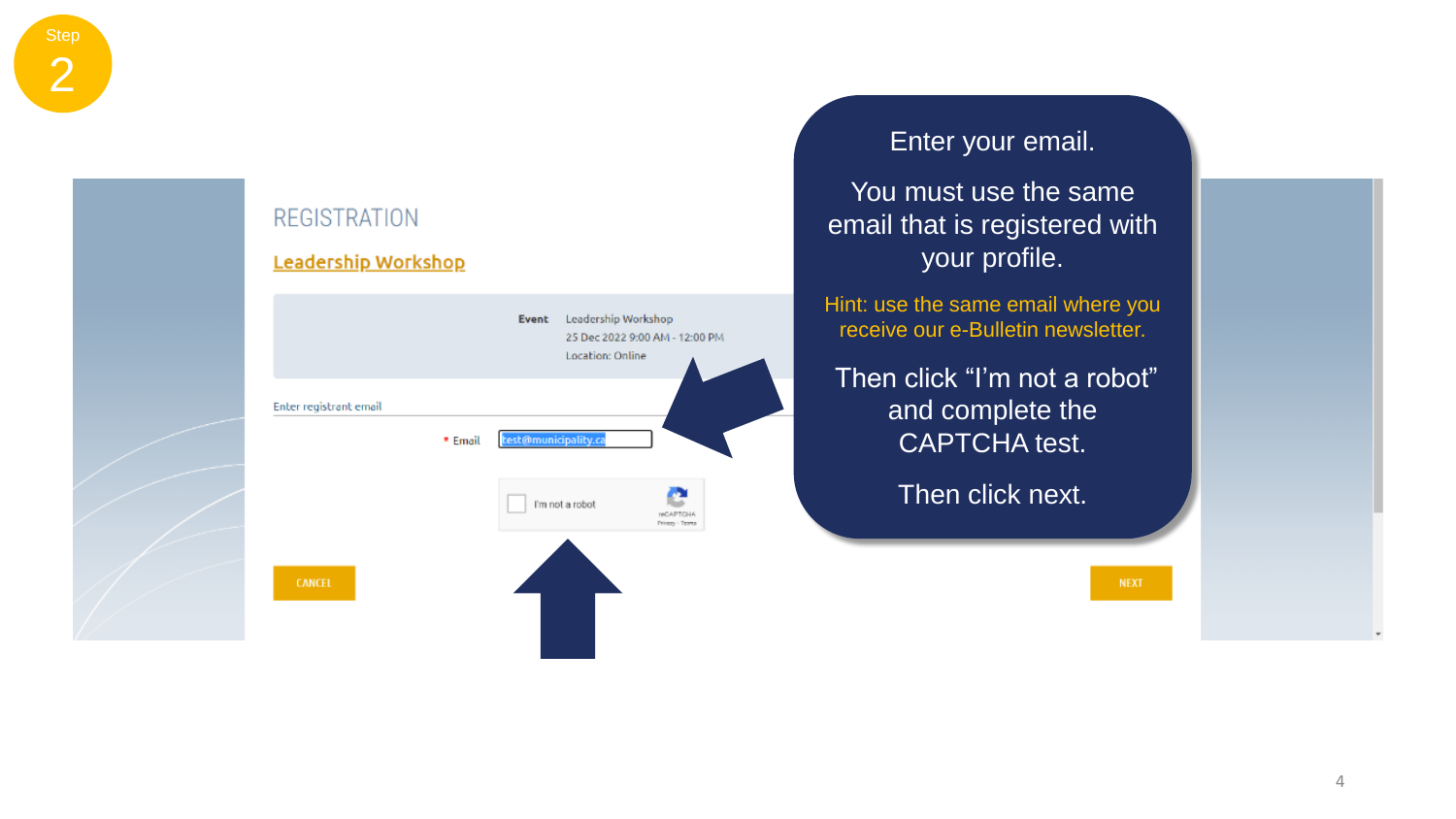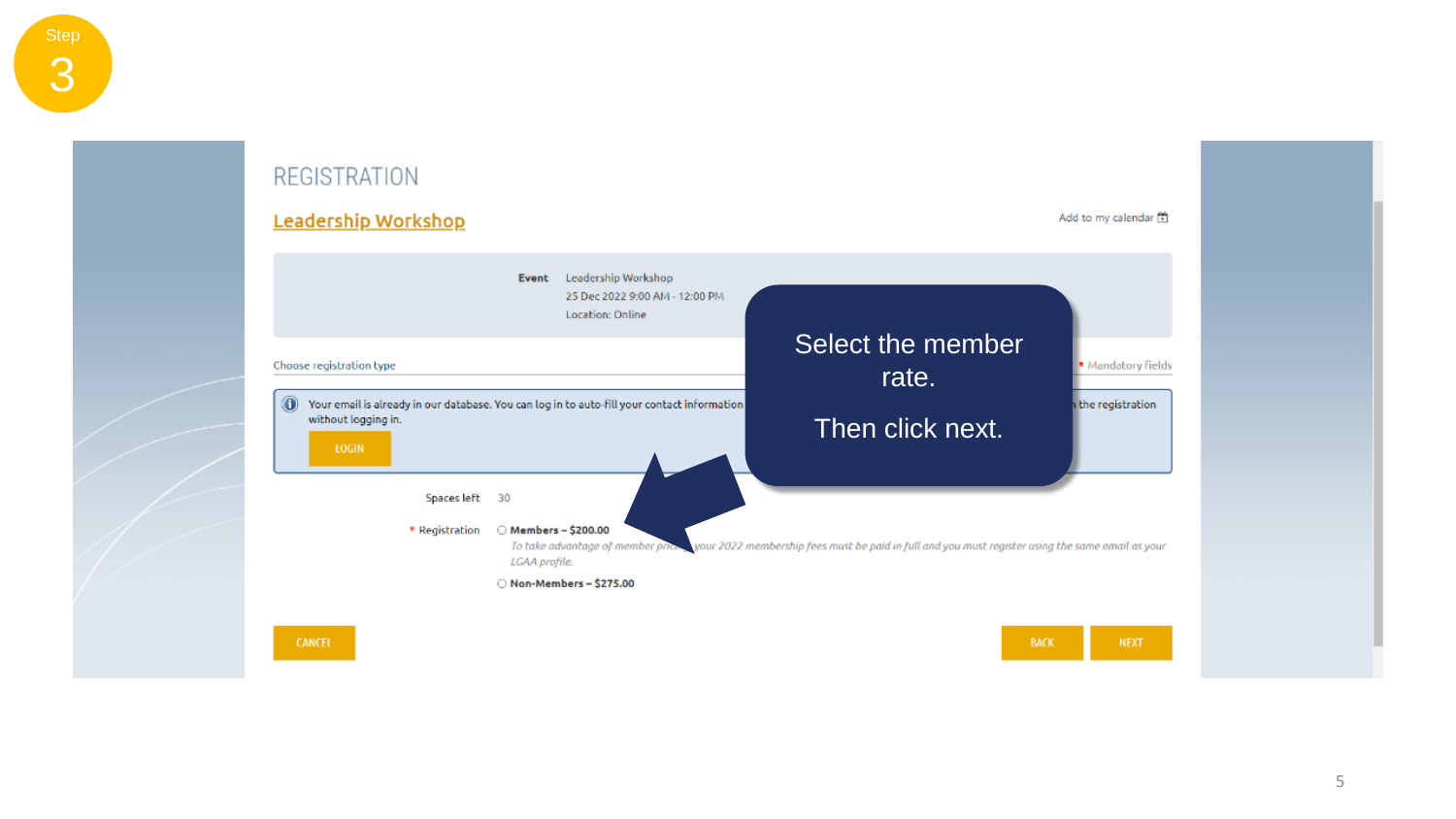#### **REGISTRATION** Leadership Workshop Add to my calendar Event Leadership Workshop 25 Dec 2022 9:00 AM - 12:00 PM Location: Online **Registration type** Members - \$200.00 Subtotal \$200.00 GST 510.00 Total amount \$210.00 (CAD) ry fields Enter registration information Enter your details. \*First name Darren Then click next. Doe \*Last name Manager \*Position Title test@municipality.ca Email Town of Somewhere \*Organization CANCEL BACK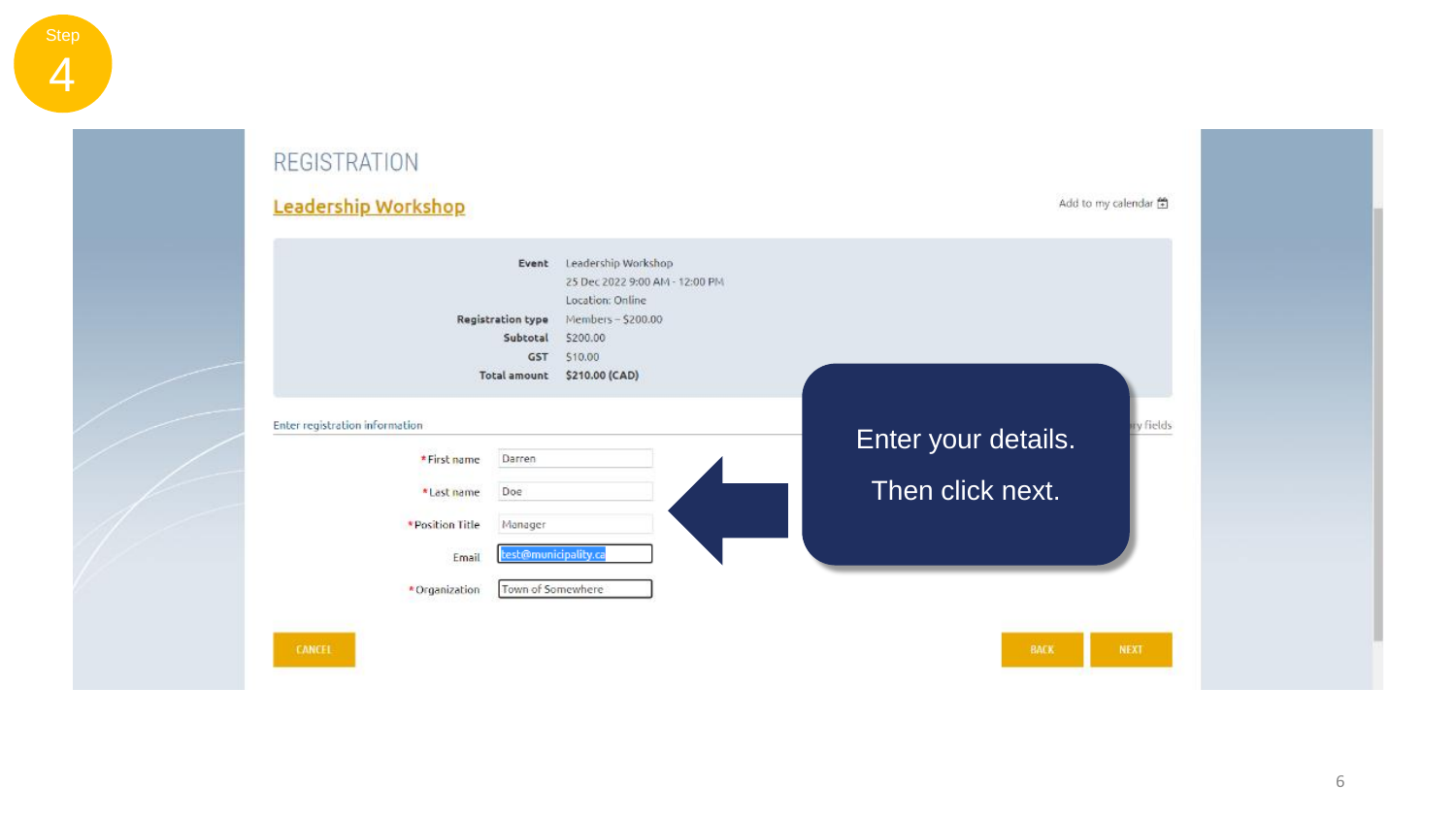#### **REGISTRATION** Click 'Pay Online'. **Leadership Workshop** This step is necessary  $^{\circ}$ **Review and confirm** to complete your Event Leadership Workshop 25 Dec 2022 9:00 AM - 12:00 PM registration and **Location: Online** Registration Members-\$200.00 generate the invoice. type Subtotal \$200.00 GST \$10.00 Total \$210.00 (CAD) amount Payment Payments can be made online via MasterCard or Visa. Payment by cheque is not available for this event. instructions VISA Com Note that unpaid registrations will be automatically canceled after 15 minutes. **CANCEL BACK PAY ONLINE** Registration information **First name** Darren The demand of Prints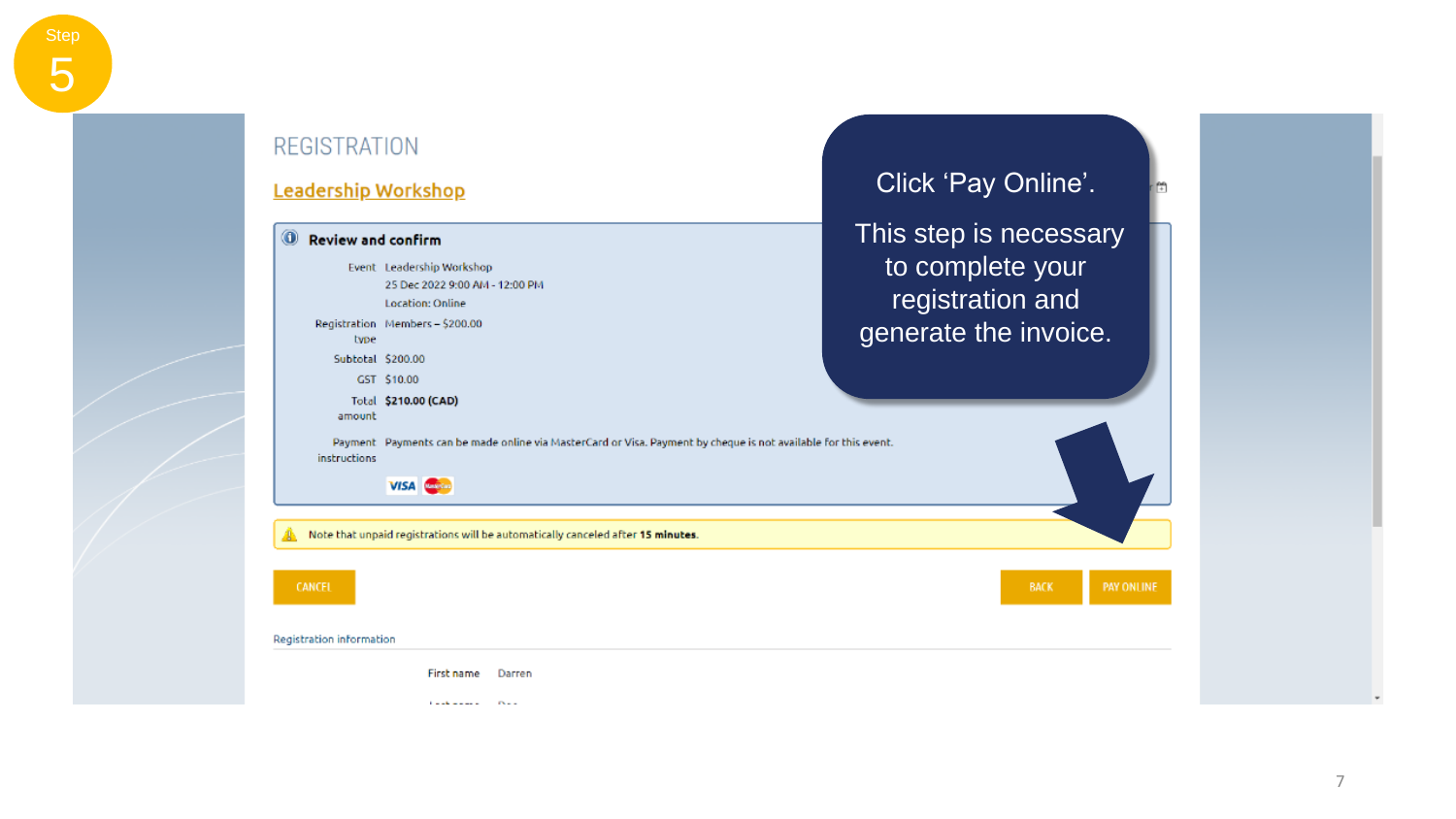cal Government Administration Association of Alberta

https://lgaa.ab.ca/

**Step** 

 $\cap$ 

| Enter credit card details    | <b>Billing information</b> | <b>Details</b>                                                                              |       |
|------------------------------|----------------------------|---------------------------------------------------------------------------------------------|-------|
| Card number                  | Address 1                  | \$200.00<br>Invoice $#02225$                                                                |       |
| <b>VISA</b><br>Maximian<br>O | Address 2                  | • Registration for<br>"Leadership Workshop"<br>(25 Dec 2022 9:00 AM -<br>12:00 PM, Online), |       |
| <b>CVV</b><br>уу<br>mm       | City<br>o                  | <b>Members</b>                                                                              |       |
| Darren Reedy                 | Canada                     | <b>Total tax:</b><br>\$10.00<br>v                                                           | (CAD) |
|                              | State/province             | <b>Total amount:</b><br>\$210.00<br>$\checkmark$                                            | (CAD) |
|                              | ZIP/postal code            |                                                                                             |       |
|                              | Phone                      | protected by reCAPTCHA<br>e<br>Privacy - Terms                                              |       |
|                              |                            | Pay \$21 00 (CAD)<br>Cancel                                                                 |       |
|                              |                            |                                                                                             |       |
|                              |                            |                                                                                             |       |
|                              |                            |                                                                                             |       |

The invoice is now generated; however, the \$100 credit voucher is not yet applied.

You can confirm this by checking what price is being charged.

To claim the voucher, you need leave this page and login to your account.

Click 'Cancel'.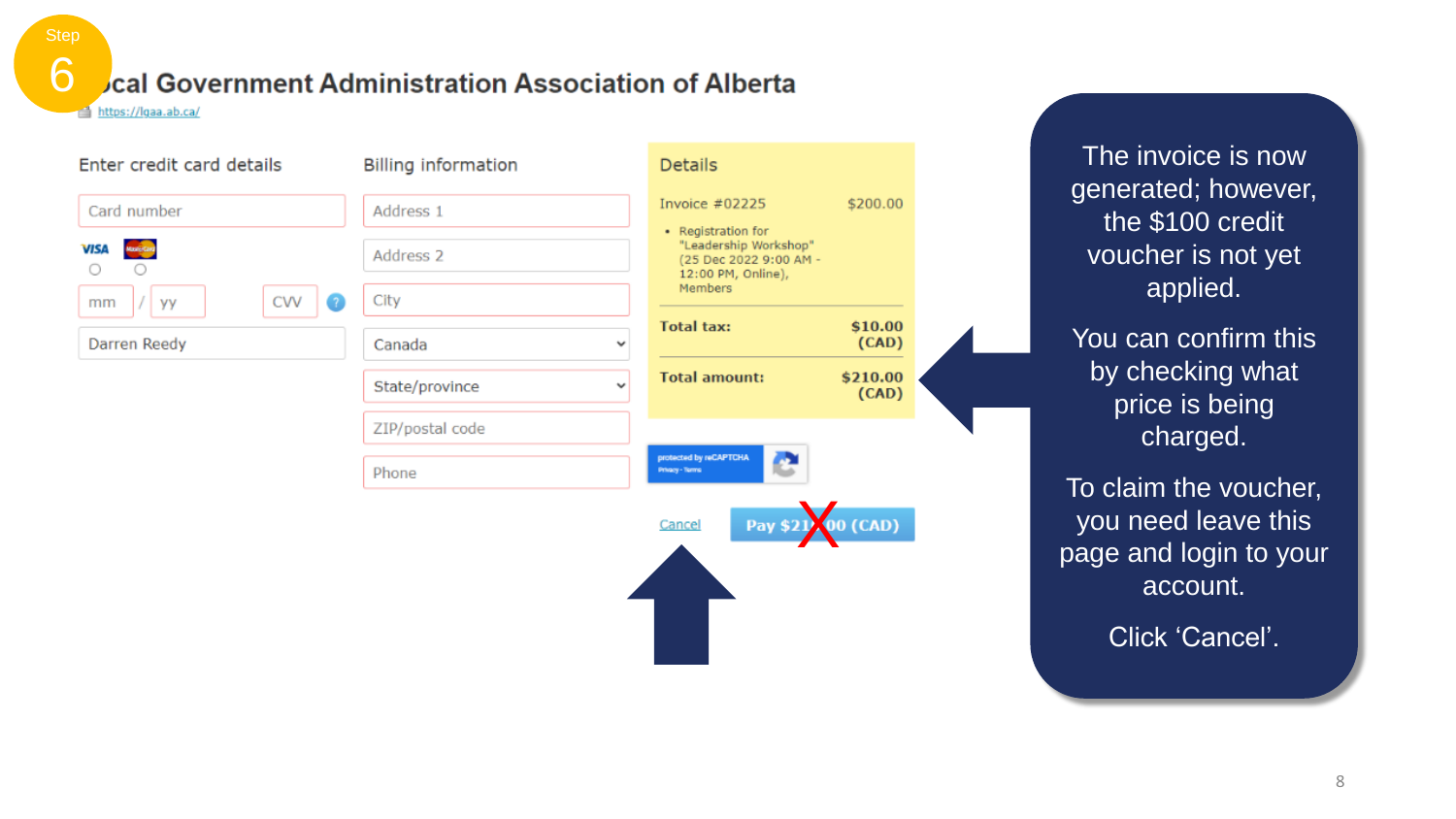You will be taken to a summary page that indicates that your invoice is not paid.

**Step** 

7

### working rograms & Training > Member Portal ile > Event registration details **DETAILS Leadership Workshop** Invoice not paid. To change or cancel registration, contact administrato **VIEW / PAY INVOICE** Event Leadership Worksho 25 Dec 2022 9:00 Af Location: Online Members - \$200.00 **Registration type** \$200.00 Subtotal **GST** \$10.00 \$210.00 (CAD) **Total amount**

dministration Association of Alberta

LOG IN Q Enter **≜** Email Go to the top right **A** Password Remember me corner of the screen LOG IN and click on 'Log In'. Forgot password Enter your email and password for your Add to my calendar 筒 LGAA account. If you have forgotten your password, click 'Forgot Password' and follow the steps to reset your password. Balance due: \$210.00 VIEW / PAY INVOICE Please complete payment of the registration fee within 14 minute

**Registration form** 

**O** MESSAGES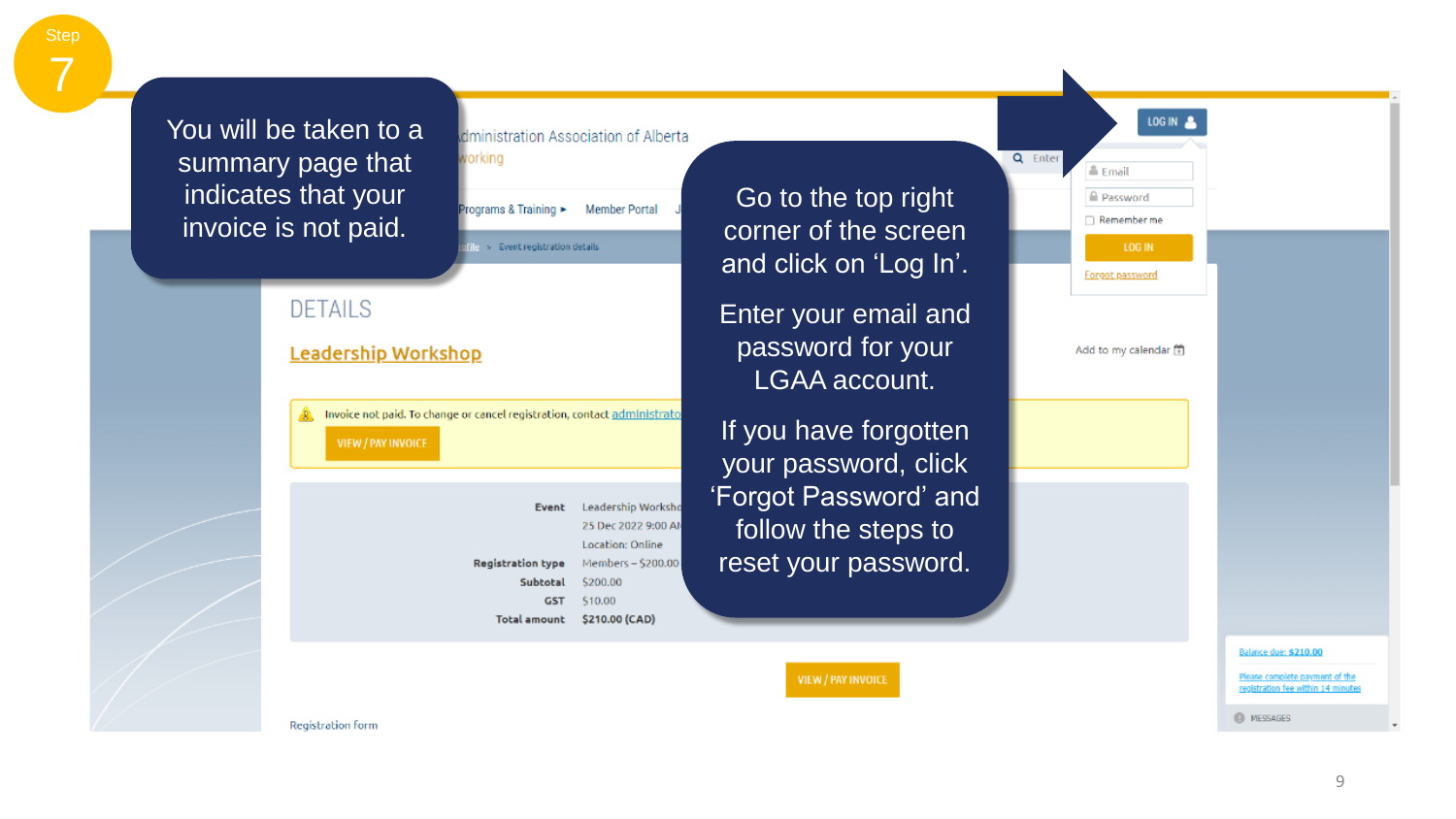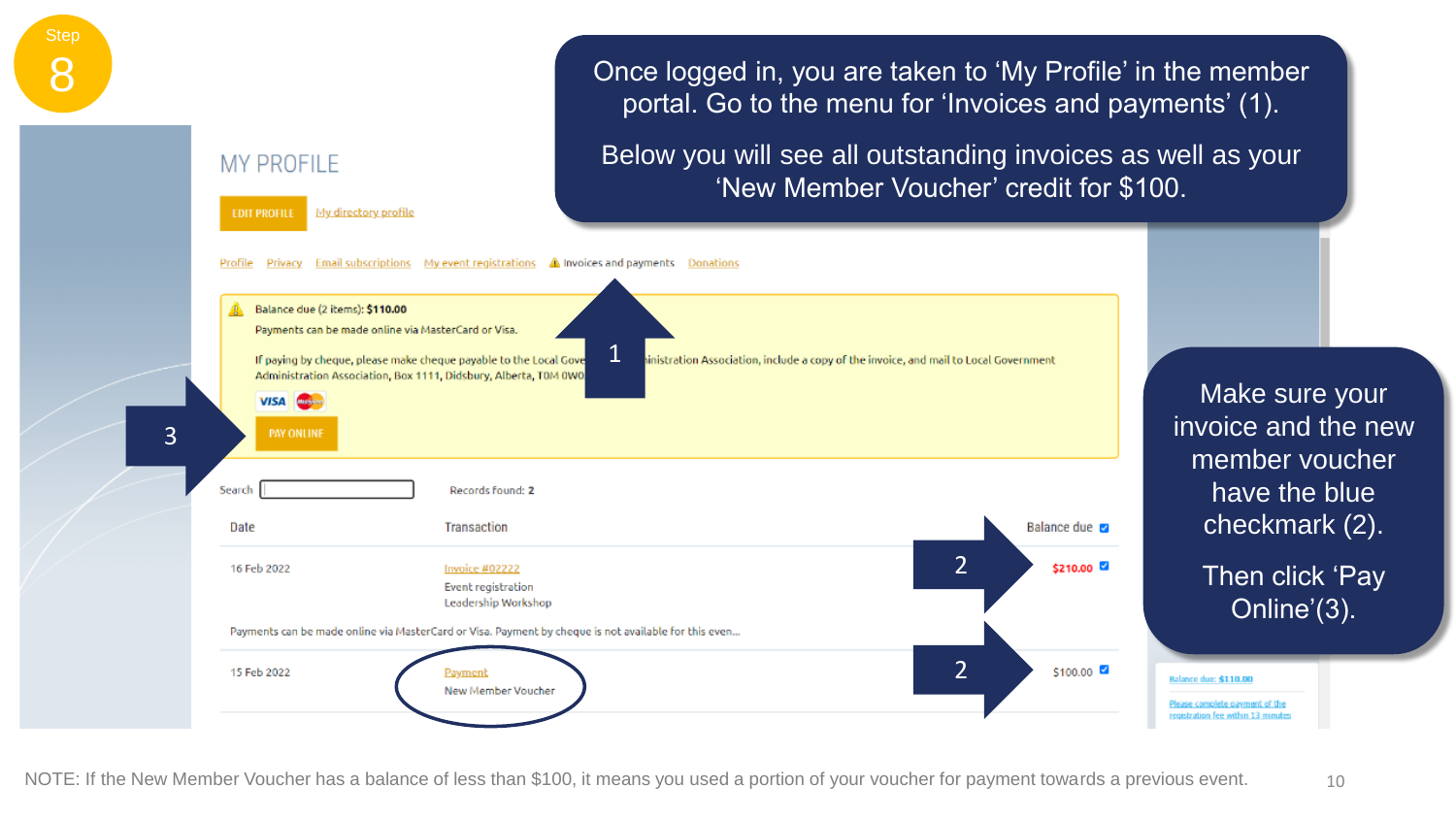# ocal Government Administration Association of Alberta

https://lgaa.ab.ca/

9

| Enter credit card details | <b>Billing information</b>     | <b>Details</b>                                                                              |                                                |
|---------------------------|--------------------------------|---------------------------------------------------------------------------------------------|------------------------------------------------|
| Card number               | Address 1                      | \$104.76<br>Invoice $#02226$                                                                |                                                |
| <b>VISA</b>               | Address 2                      | • Registration for<br>"Leadership Workshop"<br>(25 Dec 2022 9:00 AM -<br>12:00 PM, Online), | Your outstanding                               |
| CVV<br>уу<br>mm           | City                           | Members                                                                                     | balance is now<br>reduced to reflect the       |
| Darren Reedy              | Canada<br>v                    | <b>Total tax:</b><br>\$5.24<br>(CAD)                                                        | credit from your New                           |
|                           | State/province<br>$\checkmark$ | \$110.00<br><b>Total amount:</b><br>(CAD)                                                   | Member Voucher.                                |
|                           | ZIP/postal code                | $\Box$ Store card details for faster checkouts                                              | You can now proceed                            |
|                           | Phone                          | protected by reCAPTCHA<br>c<br>Privacy - Tarma                                              | to enter your credit<br>card details and click |
|                           |                                | Pay \$110.00 (CAD)<br>Cancel                                                                | 'Pay'.                                         |
|                           |                                |                                                                                             |                                                |

11